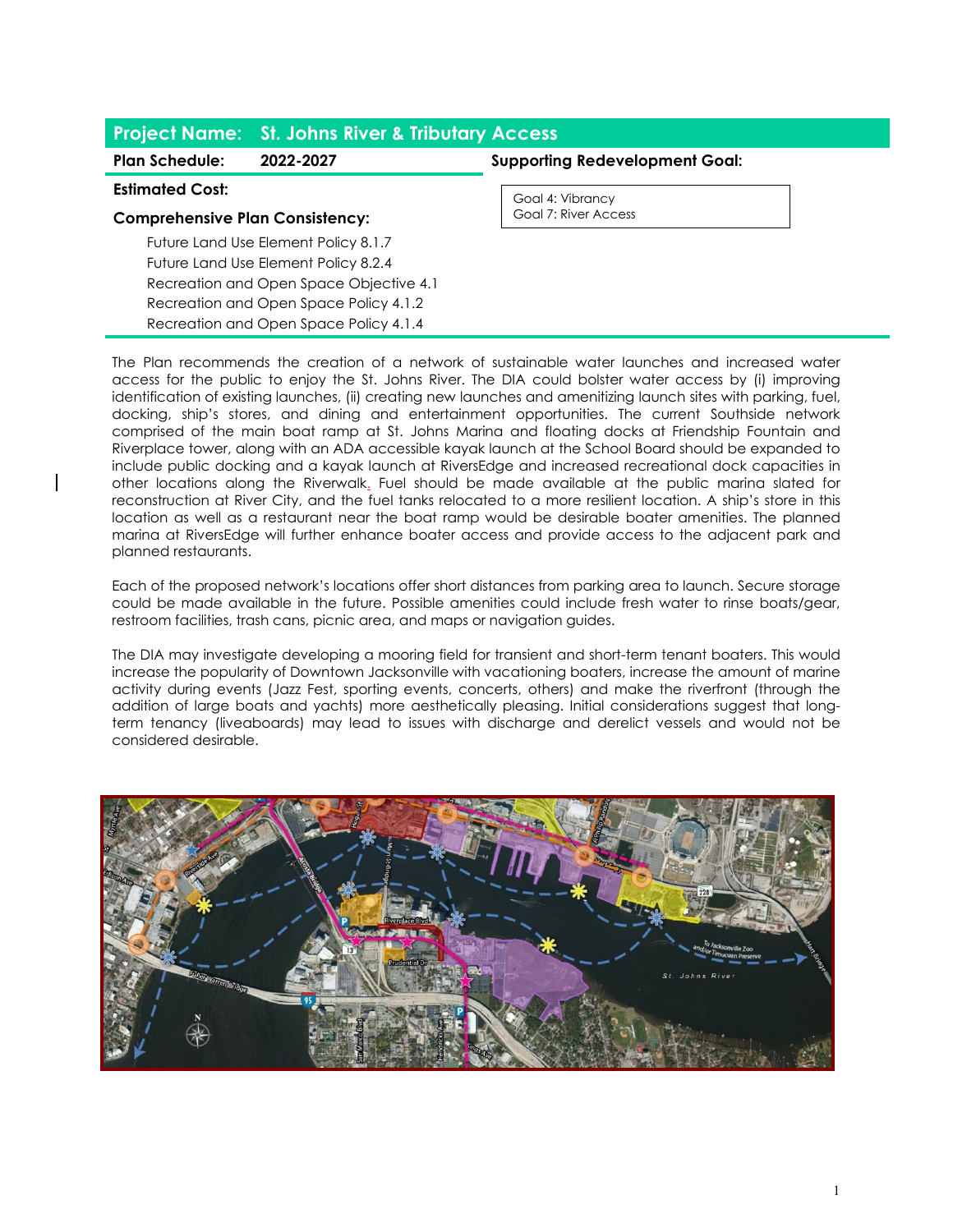# **Project Name: Complete Renovation of St. Johns River Park and Friendship Fountain**

#### **Estimated Cost: Park renovations funded by COJ CIP**

### **Comprehensive Plan Consistency:**

Future Land Use Element Policy 8.1.7 Recreation and Open Space Goal 4 Recreation and Open Space Element Objective 4.1 Recreation and Open Space Element Policy 4.1.5

# Plan Schedule: 2022-2024 **Plan Schedule:** 2022-2024

Goal 4: Vibrancy Goal 5: Clean/Safe/Healthy/Accessible Goal 7: River Access

St. Johns River Park and Friendship Fountain have been redesigned to create a themed destination park centrally located along the Southbank Riverwalk between the Main Street and Acosta Bridges. The park will serve as a key anchor for the Riverwalk and Main Street Bridge connector to Downtown's business and entertainment destinations and is designed to function integrally with the Musical Heritage Park and related improvements being made at the Times-Union Performing Arts Center on the Northbank. The park design, based on the theme "Exploring the St. Johns River", will include a destination playground next to the Main Street Bridge featuring a large ship symbolic of Ribault's Trinite', Timucua style huts and totem, a splash pad and concession stand among other play elements. The Fountain itself will be renovated and modernized to become both more accessible with a lower outer ring, and more flexible and exciting with a variety of jets programmable and synchronized to music and lights shows. Representing the springs that are the source of the great river, the fountain is the centerpiece of the park as the river is to Jacksonville. To the west of the fountain, a lush botanical garden featuring the species documented in William Bartram's travels will be installed, highlighted by fiber optic lights for a nighttime spectacle. Florida Friendly and waterfront friendly plants, landscaping design guidelines, and education should be an interactive feature within the park's design.

The recently renovated floating docks and water taxi stop make the park a primary Downtown destination for boaters and allow visitors to easily access the St. John's River. The planned addition of a restaurant with outdoor seating on the adjacent private redevelopment site will provide another amenity for park visitors and boaters alike.

MOSH, a longtime feature of the site, has announced plans to relocate to the Northbank. Until the actual relocation takes place, access to the Museum from the park will remain important. If the museum relocates as planned, an alternate civic attraction is highly recommended on the site and is consistent with the ULI TAP prepared for the Southside CRA. Alternate uses that could be considered would include a publicly accessible museum, entertainment, or restaurant venue or a school.

[insert park design graphic]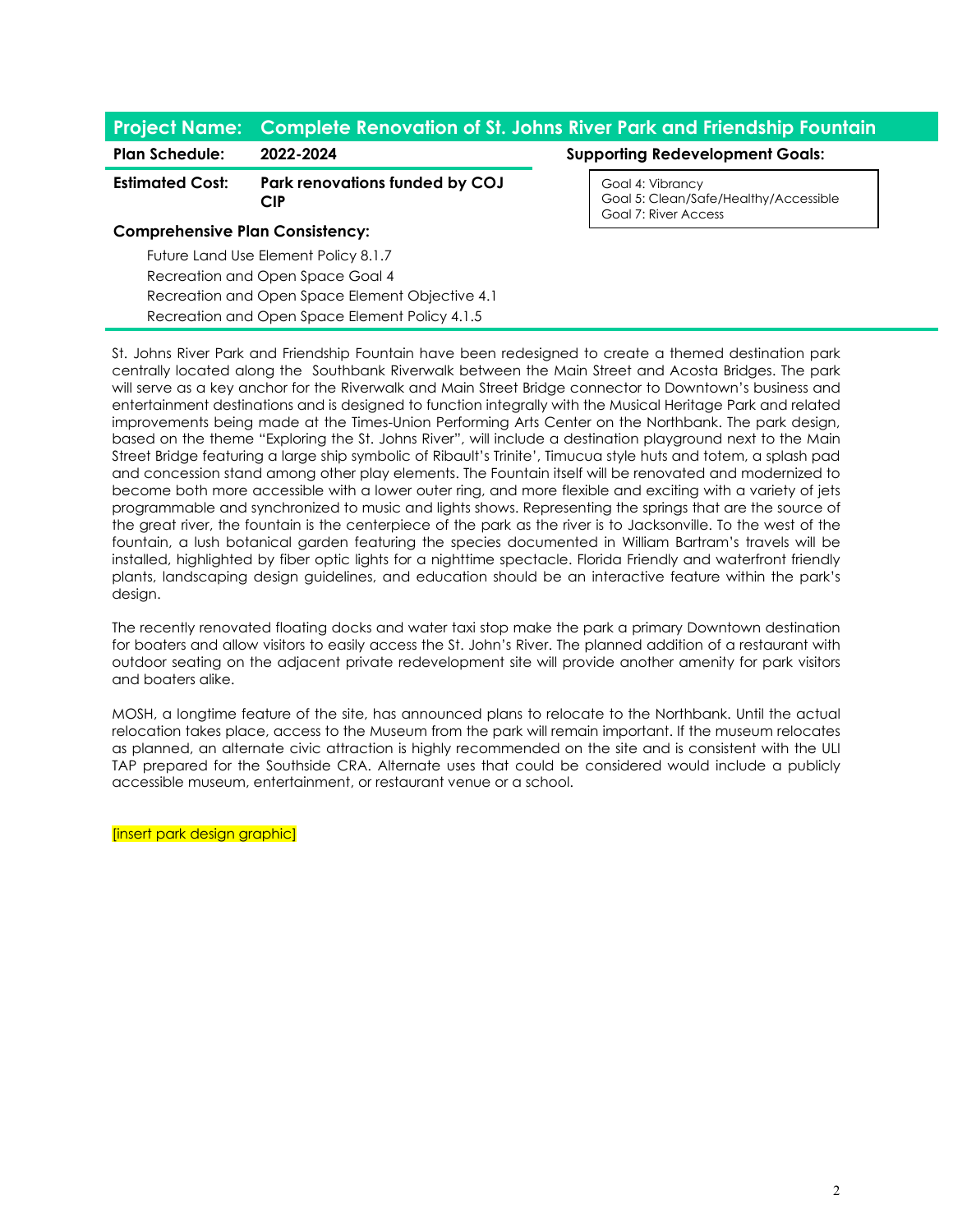# **Project Name: Southbank Riverwalk and Overland connector**

#### **Plan Schedule: 2022-2027 Supporting Redevelopment Goal:**

#### **Estimated Cost:**

# **Comprehensive Plan Consistency:**

Future Land Use Element Policy 8.2.4 Recreation and Open Space Policy 4.1.4

Goal 4: Vibrancy Goal 5: Clean/Safe/Healthy/Accessible Goal 6: Improve Walkability/Bike-ability Goal 7: River Access

Complete the continuous Southbank Riverwalk loop from Fuller Warren to RiversEdge and connecting back overland along Nira Street to Nemours and back to Fuller Warren. This will include CIP projects such as the Riverwalk extension in front of Baptist, the One Call Building, and the Nira segments, as well as CRA projects such as the Riverwalk segment at RiversEdge, and further supplemented by private developer constructed segments. Expansion of the existing Riverwalk clear zone should be evaluated and planters and trees added to the Riverwalk where possible. Lighting should be replaced to provide more reliable service. Maintenance of this amenity is an important element of the enhanced maintenance program of the DIA to ensure continuation of a clean, safe, functioning, and inviting Southbank Riverwalk for residents and visitors of all physical capabilities. Additional access points to adjacent uplands should be required as conditions to incentives along with substantially extended duration public Riverwalk easements.

DIA will continue working with DVI and organizations including private parties on ways to activate and bring people to the Southbank Riverwalk. The Sip and Stroll function, currently held in the evening on the on the third Thursday of each month is an example of programming that attracts visitation to the Riverwalk. Similar program activities that provide food, beverage, and entertainment will increase the number of visitors and leverage expenditures on the improvements to these facilities for public benefit.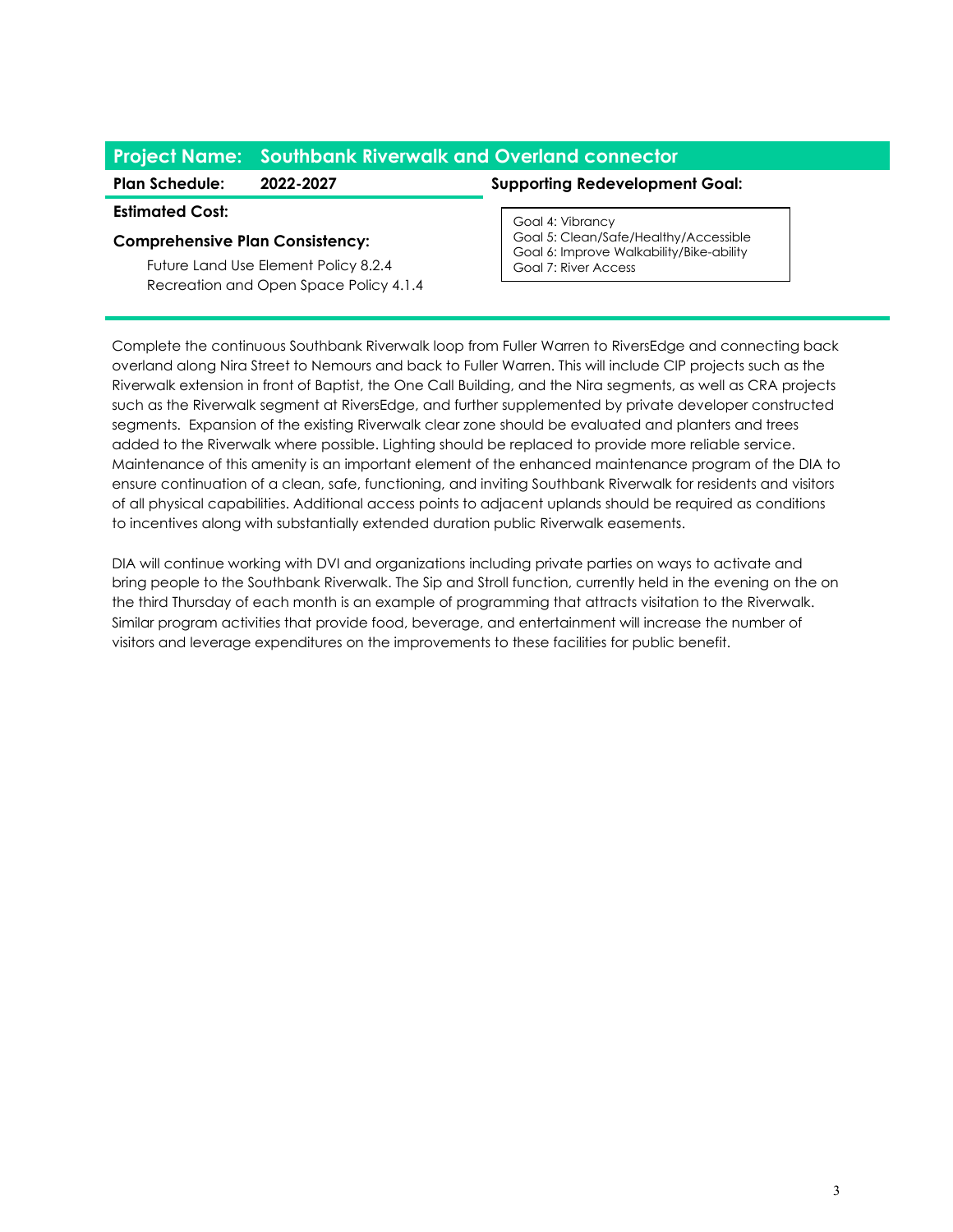# **Project Name: Acquisition and development of new Southbank neighborhood parks**

**Estimated Cost: TBD**

# **Comprehensive Plan Consistency:**

Recreation and Open Space Policy 1.2.2 Recreation and Open Space Policy 2.1.6 Recreation and Open Space Policy 4.1.4

## **Plan Schedule: 2022-2027 Supporting Redevelopment Goals:**

Goal 4: Vibrancy Goal 5: Clean/Safe/Healthy/Accessible

As recommended by the Downtown Parks Assessment and Plan completed in 2021, land for one or more new neighborhood parks on the Southbank should be located, acquired and developed to provide a dog run and or dog park and a multi-purpose sport court, both of which are currently missing in proximity to Southbank residents. Optional locations might include the Prudential parking lot, current JTA owned land or FDOT under-bridge locations. A future park along Riverplace Boulevard would also serve the growing residential population but is not suitable for a full dog park and should be treated as a neighborhood park and Riverwalk amenity as well.

DIA will consider incentives for creative ideas that utilize the upper floor or rooftop of structured parking garages for public space such as sport lawns (bocce ball, putting greens, yoga, etc.), dog parks, and other recreational activities. Development of public garages will similarly be considered for opportunities to build out such space for the benefit of the community.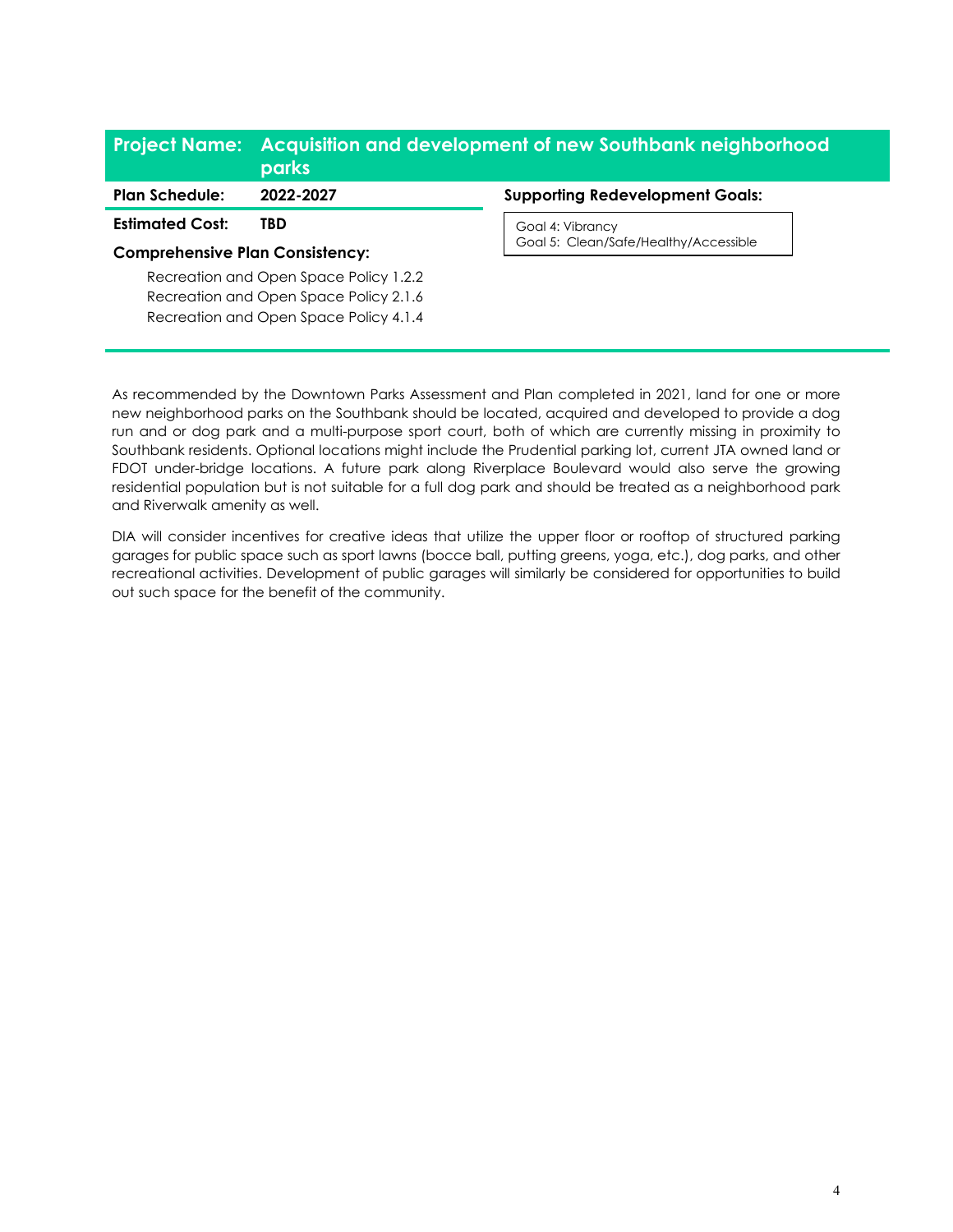# **Project Name: Landmark Public Park System on the St. Johns River/Rivers Edge**

**Estimated Cost: TBD**

### **Comprehensive Plan Consistency:**

Future Land Use Element Policy 8.1.7 Future Land Use Element Policy 8.2.4 Recreation and Open Space Objective 4.1 Recreation and Open Space Policy 4.1.2 Recreation and Open Space Policy 4.1.4

## **Plan Schedule: 2022-2024 Supporting Redevelopment Goals:**

Goal 4: Vibrancy Goal 5: Clean/Safe/Healthy/Accessible Goal 6: Walkable/Bikeable Goal 7: River Access

The following excerpts are from a presentation entitled *How Cities Use Parks for Community Revitalization* that Peter Harnick, Director of Green Cities Initiatives for Trust for Public Land, gave at an American Planning Association City Parks Forum.

Parks are complex elements of a city. They can serve scores of different uses, may be specialized in their function, or can simply provide visual appeal for residents. However they work, they act to define the shape and feel of a city and its neighborhoods. They also function as a conscious tool for revitalization. Parks can stem the downturn of a commercial area, support the stabilization of faltering neighborhoods, and provide a landmark element and a point of pride for constituents. For all these things, to happen, the city needs to be open and aware of parks' potential to spur revival, and support the elements that are needed to make that happen.

Increasing the supply of residential units at strategic locations in either the Northbank Downtown or Southside CRAs creates an even greater need and draw for a landmark public riverfront park. A landmark public riverfront park would be an essential amenity to increase attractiveness of living and working Downtown.

The Northbank and Southside riverfronts, connected by an amenitized and programmed continuous Riverwalk linking a series of distinctive signature riverfront parks is that landmark park system for Downtown. On the Southside, the signature parks will include not only St. Johns River Park but also the RiversEdge Central and Northeast parks. The CRA's investments in the RiversEdge parks, pursuant to an exiting redevelopment agreement, will ensure their quality and content.

Rivers Edge Central Park will include an iconic monumental sculpture, a passive park space as well as flexible plaza spaces and a flexible lawn for concerts, movies, etc. A small amphitheater could be incorporated and would expand the options for use. The Northeast Park at RiversEdge will include a wellness themed destination playground, a yoga lawn, and adult fitness equipment. Together with the Northwest Park and its Riverwalk swings, the marina, waterfront restaurants, and the marsh boardwalk and park- RiversEdge parks will add landmark park stature to the Southbank Riverwalk.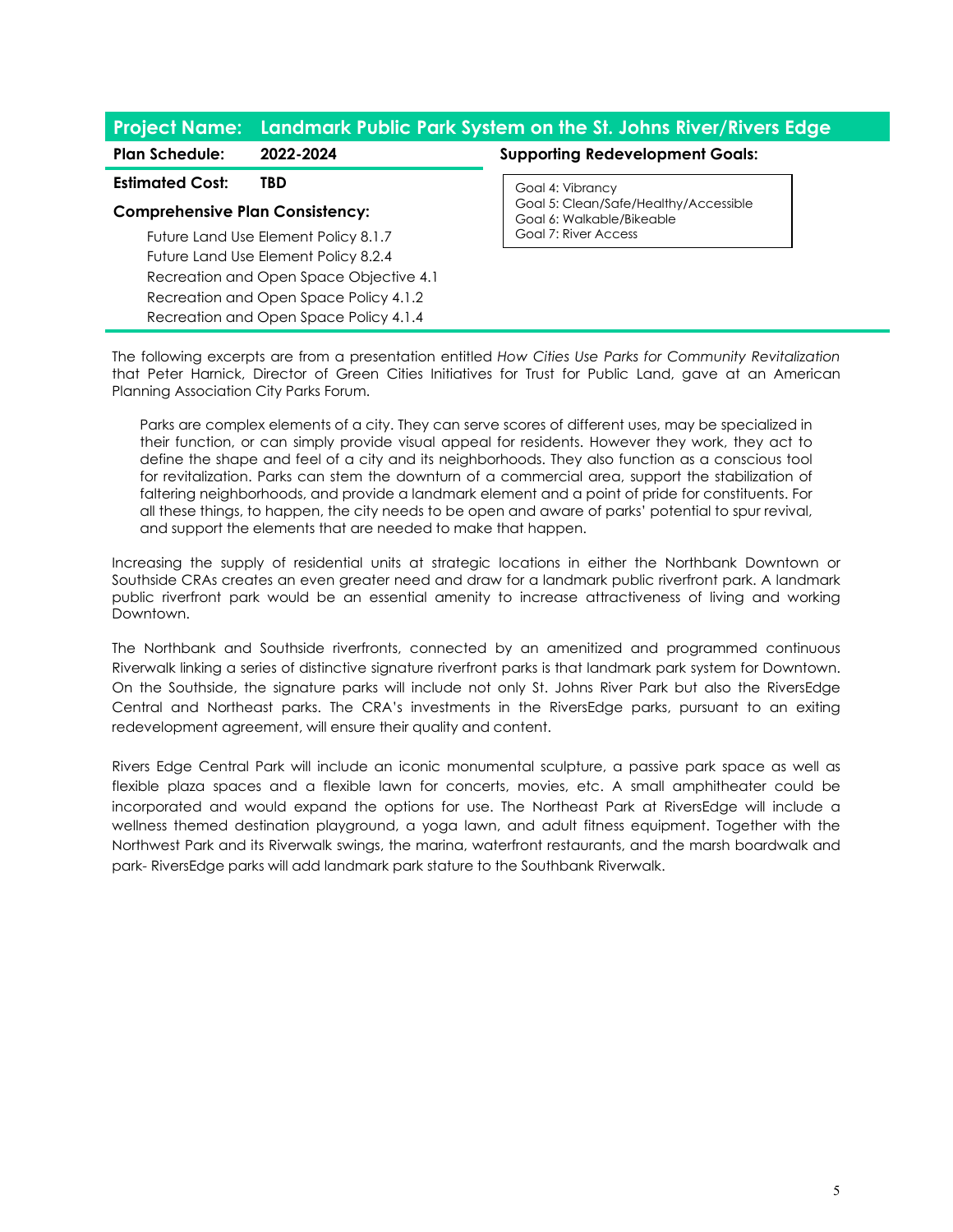# **Project Name: Housing Incentive Programs**

# **Estimated Cost:**

# **Comprehensive Plan Consistency:**

Future Land Use Element Policy 2.3.1

# **Plan Schedule: 2022-2027 Supporting Redevelopment Goals:**

Goal 2: Housing Goal 6: Walkable/Bikeable Goal 7: River Access

The future of Downtown Jacksonville depends on the future of Downtown housing. Urban housing density makes Downtown retail viable and enriches the character of Downtown for tourists and office workers who drive economic growth. The goal is to create market conditions in which residential is viable without public funding, but first, incentives must fill gaps to ensure that Downtown can compete with outlying areas.

Residential growth will have positive impacts on Downtown Jacksonville and serve as a catalyst for other forms of growth. Residential growth is the key to unlocking the positive benefits sought for the City, including amenities, redevelopment of existing building stock, and the presence of more vibrant neighborhood life on the streets and in the public realm. Providing a mix of housing typologies at a range of price points will allow for growth in the permanent population is key to area revitalization. Residents – more so than workers or tourists – are the vital human ingredient in defining a neighborhood's lasting character. Furthermore, establishing a permanent population base will provide evidence to retailers and employers that Downtown can and should be a viable location to operate. The best way to attract a diverse population is by providing high quality housing and a wide range of housing types that are accessible to a broad range of incomes.

The Plan recommends the DIA focus resources on increasing housing through the BID Strategy's use of grants, incentives, and tax abatements such as, but not limited to, the DIA Multifamily Housing REV Grant and the DIA Small Scale Multi-Family Housing Grant. A predictable and consistent Housing Incentive Program can facilitate development at the pace required to reach the DIA's conservative target of a minimum of 7,500 built and occupied multi-family dwelling units by 2030. Communities with residents who like where they live and live near their workplace are more successful and put less strain on the built environment, which leads to a growing local economy. The more people like Downtown and grow roots here, the more the local downtown economy will grow as well. Over time the incentive program and other actions will support reduction or modification of incentives, as a critical mass of dense urban development increases market demand and makes development projects feasible without subsidy.

Public benefits that developers should be expected to provide include:

- An exemplary standard of urban design with emphasis on density;
- Structured parking or contribution to shared parking; surface parking internal only (no surface parking lots unless screened by buildings fronting all streets); and
- Ground-floor transparency, façade differentiation and other zoning overlay criteria .
- Waterfront restaurants required for all riverfront residential; riverfront setbacks, height step backs and view and access corridors
- Public access and easements for riverfront and creekfront trails, enhanced sidewalks
- Mixed-use structures to create opportunities for residents to dine, shop, and find entertainment within walking distance of their homes
- Commitments to maintenance and programming of adjacent parks
- Consideration for resiliency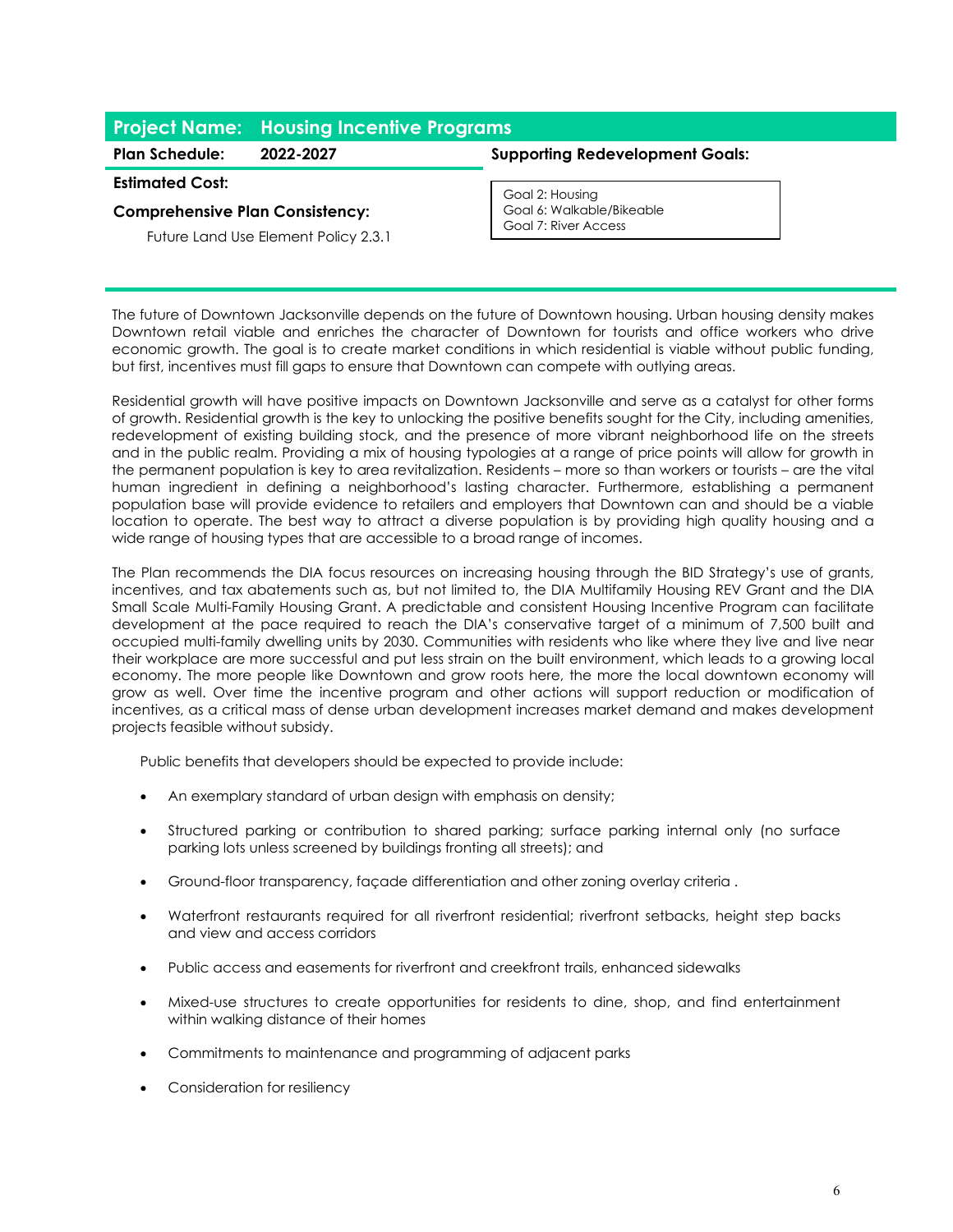# **Project Name: Retail Enhancement Incentive Programs**

# **Plan Schedule: 2022-2027 Supporting Redevelopment Goals:**

#### **Estimated Cost:**

## **Comprehensive Plan Consistency:**

Goal 3: Retail/Food & Bev/Entertainment Goal 4: Vibrancy

Future Land Use Element Policy 1.1.19

The DIA supports the City's downtown revitalization objectives, and through community workshops and input from numerous stakeholders, has determined that retail and restaurant recruitment and art galleries and entertainment themed businesses are necessary for continued economic development and residential growth in the Downtown area, and a priority within the Southside CRA, a portion of the Core Retail Enhancement Areas.

All Retail Enhancement programs will be structured as grants with clawbacks subject to maintaining performance requirements during a defined compliance period but are often referred to as Forgivable Loans. To streamline documentation, DIA has chosen to eliminate Loan agreements and recorded security instruments in favor of grant agreements with applicable clawback language. All eligible properties are located within the boundaries of either the Northbank or Southside CRA (the "Retail Program Areas"). As such, individual awards will be funded from the Retail Enhancement Program funding of the applicable CRA or from the available Forgivable Loan or Retail Enhancement Program funding within the Downtown Economic Development Fund.

The DIA will allocate funds on an as needed basis to provide recoverable grants to any property or business owner with qualified projects to assist with offsetting some of the costs associated with renovating or preparing commercial space for retail, salon, restaurant, gallery or other similar use for occupancy as identified more completely elsewhere in the incentive guidelines. Funds may be used to retain and improve existing businesses or to recruit new businesses in the geographic areas identified in each Retail Enhancement Program. The following identifies specific goals for the Program:

- Increase the mix of shopping, dining, and entertainment options for Downtown residents and visitors to the Downtown area;
- Expand the local property tax base by stimulating new investment in older, Downtown properties;
- Expand state and local sales tax base by increasing sales for new or existing shops; and
- Attract new and retain existing business to/in Downtown by decreasing renovation costs incurred for modernizing retail space in older, commercial properties in the Retail Program Areas.
- Establish new retail businesses in new properties deemed to be making significant contributions to growth within an identified area of importance within the Retail Program Areas.

To advance recruitment and marketability, the recoverable grant ("Grant") provides an incentive to improve the interior appearance and functionality and the utility of street level storefronts for the purpose of attracting retail and restaurant owners/investors and to draw more commercial activity to the Downtown area.

Within the Southside CRA, the Core Retail Enhancement Grant, Facade Grants, and Waterfront Restaurant Grants will be available to eligible applicants as identified in the Retail Enhancement Program Guidelines and subject to available funding.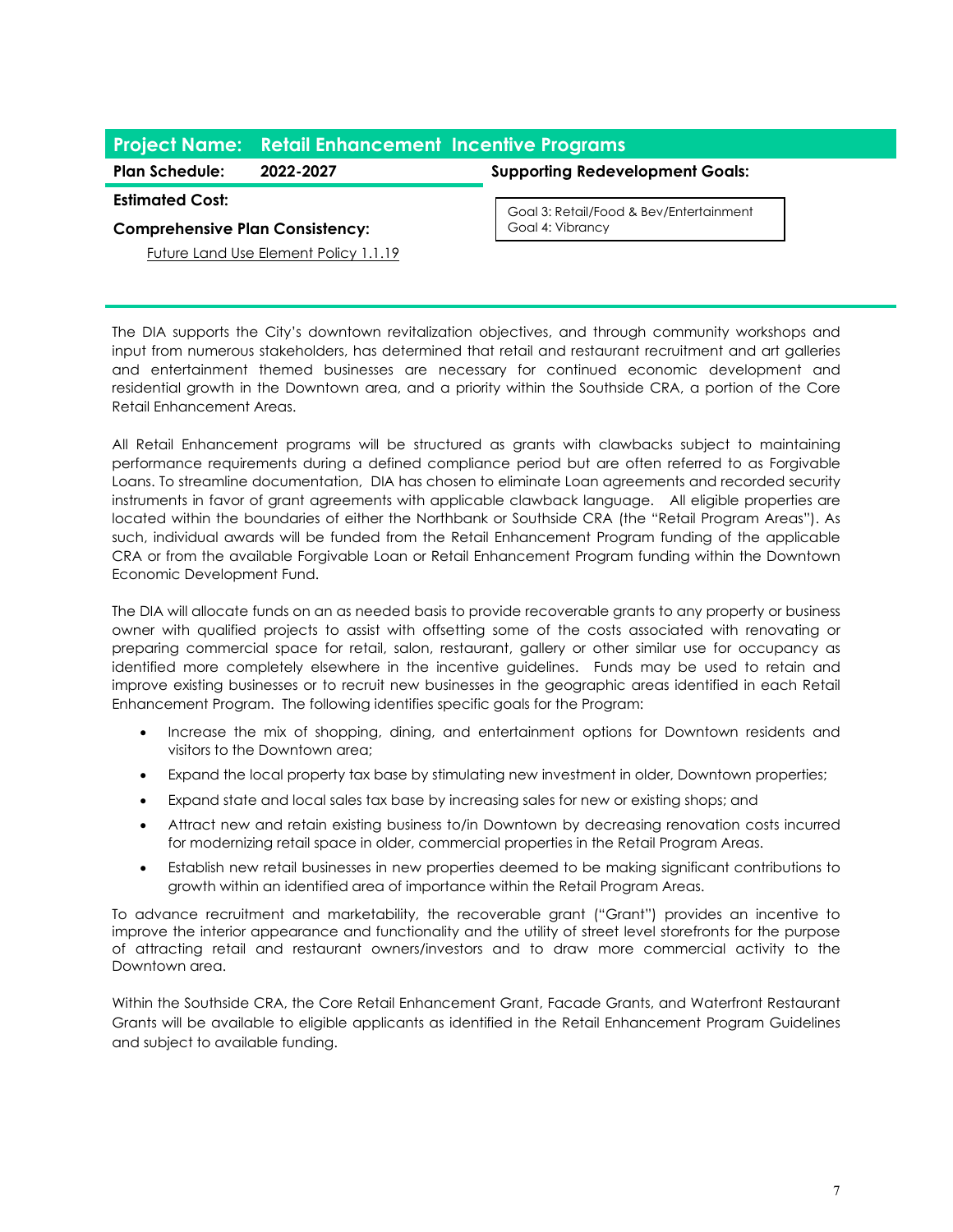# **Project Name: Commercial Office Incentive Program**

**Plan Schedule: 2022-2027 Supporting Redevelopment Goals:**

#### **Estimated Cost:**

#### **Comprehensive Plan Consistency:**

Future Land Use Element 1.1.19

Goal 1: Commercial Office Goal 4: Vibrancy

In order to increase commercial office utilization, occupancy, and job growth to reinforce Downtown as the region's epicenter for business, the DIA has established a Commercial Office Incentive program.

Office workers have served as the primary source of customers for Downtown businesses for many years. As residential opportunities increase, Downtown employees are a primary target market to occupy new housing developments and they remain a critical market that attracts shopping and food and beverage establishments to the Southside CRA. The retention and growth of this important segment is integral to success and growth of the Southside CRA in addition to Downtown overall.

The recent pandemic has changed office utilization patterns. To remain competitive with suburban markets where parking is often free and readily available, to encourage leasing of vacant Downtown office space and to incentivize new office construction when build to suit or accompanied by job creation, the Southside CRA should consider use of its resources, or when inadequate, request funding from the City, to accomplish this goal and fund this program as needed.

|                                         | <b>Project Name: Flagler Avenue Shared Street</b> |                                                          |  |
|-----------------------------------------|---------------------------------------------------|----------------------------------------------------------|--|
| <b>Plan Schedule:</b>                   | 2024-2027                                         | <b>Supporting Redevelopment Goals:</b>                   |  |
| <b>Estimated Cost:</b>                  | TBD                                               | Goal 6: Walkability/Bike-ability<br>Goal 7: River Access |  |
| <b>Comprehensive Plan Consistency:</b>  |                                                   |                                                          |  |
|                                         | Future Land Use Element Policy 8.1.7              |                                                          |  |
| Recreation and Open Space Objective 4.1 |                                                   |                                                          |  |
|                                         | Recreation and Open Space Policy 4.1.4            |                                                          |  |

Implement a Shared Street Project on Flagler Ave from Riverplace Blvd. to Prudential Drive and complete a public access connection to the Riverwalk over former Flagler Ave. right of way.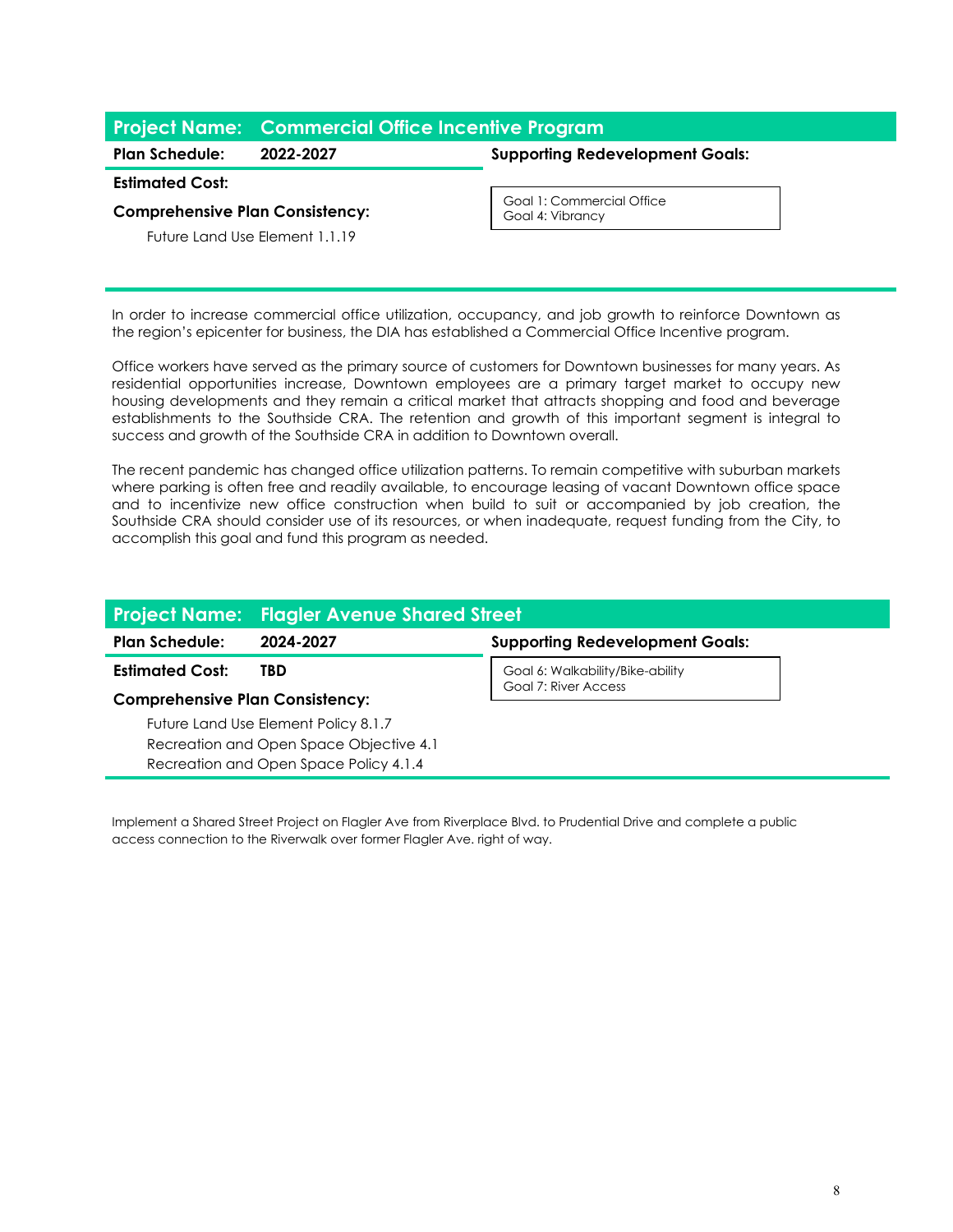# **Project Name: Cross Southbank Connector Plan Schedule: 2025-2027 Supporting Redevelopment Goals: Estimated Cost: TBD Comprehensive Plan Consistency:** Transportation Element Policy 1.5.3 Transportation Element Objective 4.1 Goal 5: Clean/Safe/Healthy/Accessible Goal 6: Walkability/Bike-ability

Conduct study to 3- lane Prudential Drive and implement cyclist and pedestrian infrastructure. If study concludes these modifications are feasible and desired, proceed to implement as a CRA project.

Transportation Element Policy 4.1.4

|                                        | <b>Project Name:</b> Implementation of Southbank Neighborhood Branding |                                                  |  |
|----------------------------------------|------------------------------------------------------------------------|--------------------------------------------------|--|
| <b>Plan Schedule:</b>                  | 2022-2027                                                              | <b>Supporting Redevelopment Goals:</b>           |  |
| <b>Estimated Cost:</b>                 | TBD                                                                    | Goal 1: Commercial Office<br>Goal 2: Residential |  |
| <b>Comprehensive Plan Consistency:</b> |                                                                        | Goal 3: Retail/Food & Bev/Entertainment          |  |
| Future Land Use Element Objective 2.3  |                                                                        | Goal 7: River Access                             |  |

The DIA may assist with funding and support of promotional activities in order to raise awareness and interest in the Southside CRA, provide support for area businesses, and help brand Downtown Jacksonville regionally, nationally, and internationally. Promotional campaigns should create a positive image for the Southside CRA aimed at increasing business volume, development activity and residential interest in the district.

Branding implementation may also include neighborhood specific streetscape improvements, art and light installations, landscape improvements and signage to reinforce the unique character of each neighborhood.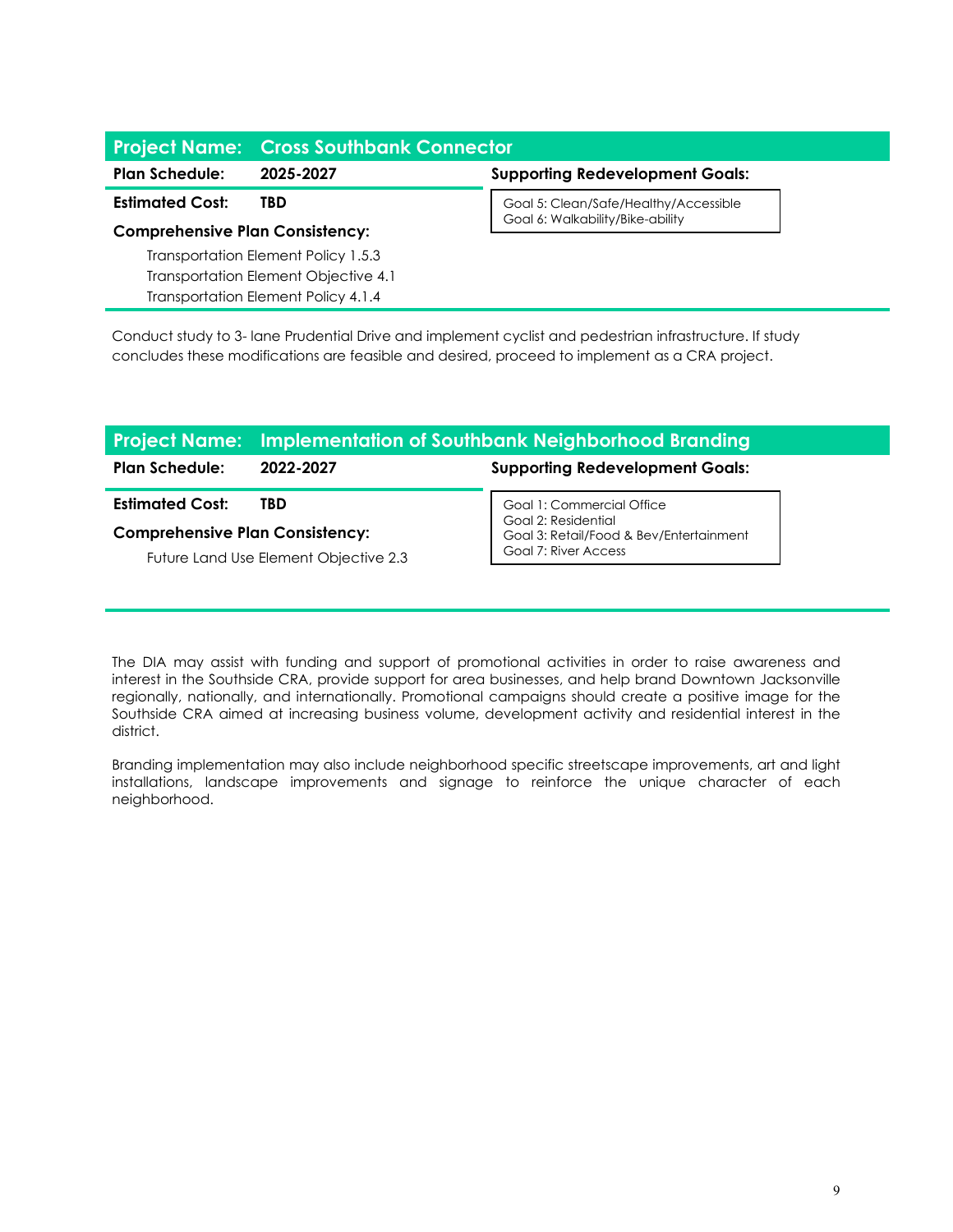# **Project Name: Activation and programming of public spaces**

**Estimated Cost: TBD**

# **Comprehensive Plan Consistency:**

Recreation and Open Space Policy 4.1.5 Recreation and Open Space Element Goal 8

**Plan Schedule: 2022-2027 Supporting Redevelopment Goals:**

Goal 1: Commercial Office Goal 2: Residential Goal 5: Clean/Safe/Healthy/Accessible Goal 7: River Access

This recommended project should be done in concert with the DIA's Activation and Programming efforts within the Northbank Downtown CRA. St. Johns River Park and the Southbank Riverwalk (and soon the RiversEdge parks) offer venues for collaboration continuing the synergy of events planned between James Weldon Johnson Park and Riverfront Plaza. Both the Activating the Waterfront study conducted by the Jessie Ball DuPont Fund and the Downtown Parks Assessment and Plan which focused on off-thewaterfront parks recommended extensive programming to activate Downtown parks and public spaces.

It was recommended that programming follow two-year general themes and within that framework, establish consistent daily themes. On the waterfront, a dispersed scenario where multiple sites are similarly activated on a regular basis was suggested as a way to phase in implementation. Options might include physical interventions as well as programs and smaller events. Large scale special events are welcome but do not form the backbone of regular activation. Initially, events on the Riverwalk and at St. Johns River Park could include regular weekly, monthly and annual festivals and events to draw local citizens who may not utilize Downtown on a regular basis and should appeal to variety of audiences form single adults to families with small children. Possible events might include a concert series, kids' crafts and activities, outdoor movies, and a sip and stroll. Consistency and quality, as well as the diversity of the offerings, are important and should guide implementation strategies.

Programming should be funded annually over the next five years by the CRA but private sponsors and partnerships should eventually assume that responsibility. Incentive programs for office and residential development should incorporate funding commitments from developers whenever their properties benefit directly from park space or the Riverwalk.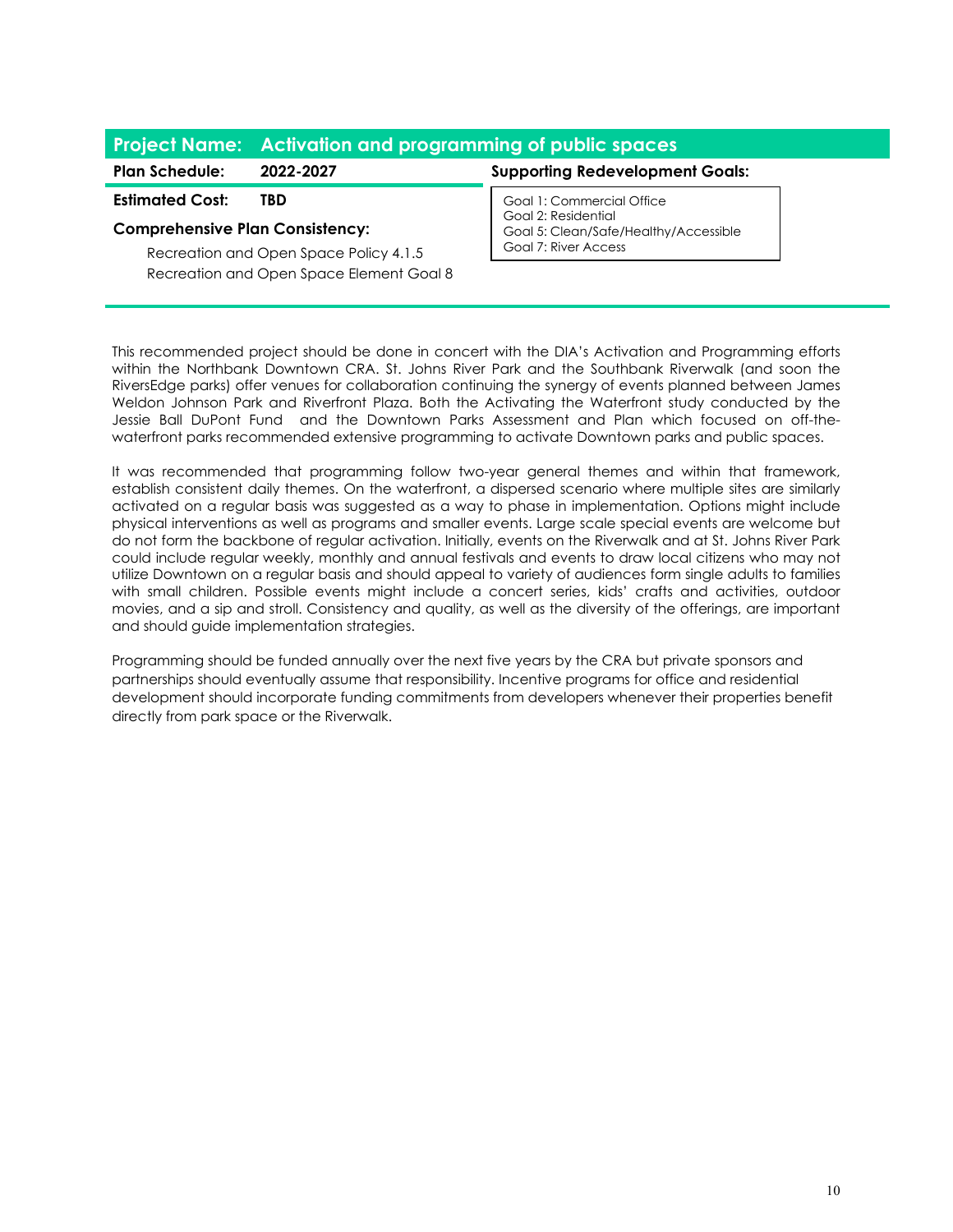|                                         | <b>Project Name:</b> Enhanced maintenance of public spaces |                                                              |  |
|-----------------------------------------|------------------------------------------------------------|--------------------------------------------------------------|--|
| <b>Plan Schedule:</b>                   | 2022-2027                                                  | <b>Supporting Redevelopment Goals:</b>                       |  |
| <b>Estimated Cost:</b>                  | TBD                                                        | Goal 1: Commercial Office                                    |  |
| <b>Comprehensive Plan Consistency:</b>  |                                                            | Goal 2: Residential<br>Goal 5: Clean/Safe/Healthy/Accessible |  |
| Recreation and Open Space Goal 9        |                                                            | Goal 7: River Access                                         |  |
| Recreation and Open Space Objective 9.1 |                                                            |                                                              |  |

Appropriate maintenance of Downtown parks, public spaces, parking lots, streetscapes and publicly owned vacant lots and buildings is essential to Downtown's revitalization. The CRA should consider financial support of enhanced maintenance efforts and strive to ensure that City contracts and processes are put in place to enhance the level of regular maintenance, upkeep, and accountability regarding Downtown public spaces. The CRA should encourage adoption of public spaces for maintenance by private developers and reward private contributions toward maintenance of Downtown public spaces.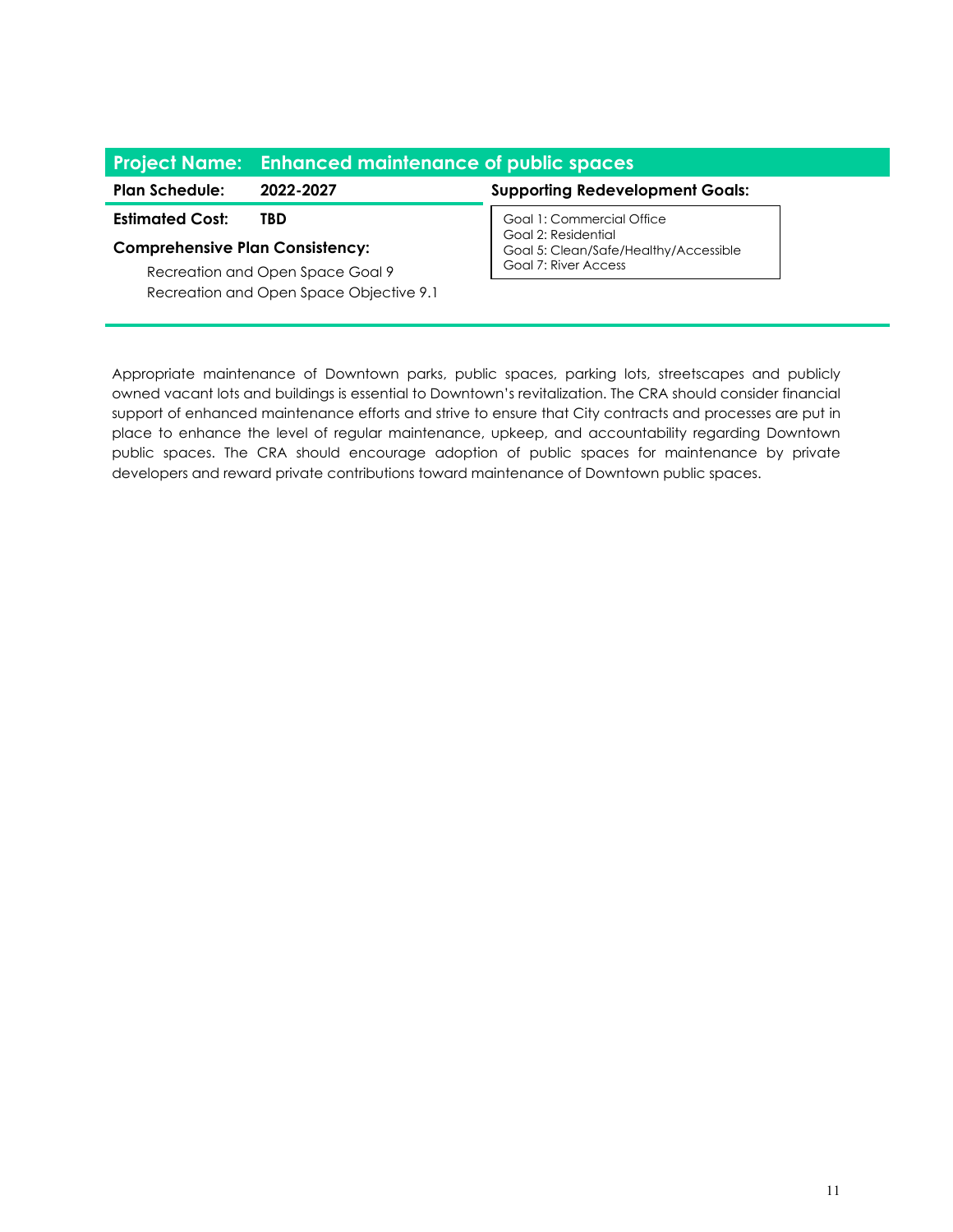# **Project Name: Southbank Catalyst Site- RiversEdge/School Board**

**Plan Schedule: Market-driven Supporting Redevelopment Goals:**

### **Estimated Cost:**

### **Comprehensive Plan Consistency:**

Future Land Use Element Policy 1.1.19

This 64-acre site within the Southside CRA has great potential for an upscale mixed use development. It is a logical site for community-oriented retail, fine dining restaurants, hotel, office, multi-family residential and retails developments. And, given the proximity of tremendous amount of office space and multi-family housing, more service-oriented retail such as dry cleaners, hair salons, markets are likely to have success, providing immediate benefits to the surrounding residential base.

While RIversEdge is now under development, the Duval County School Board site has just begun the process of considering sale of its riverfront parcel. Development of this entire catalyst site will be shaped within the next 5 years and careful attention should be paid to ensure that the entire riverfront is not exclusively residential but includes waterfront restaurants, retail and entertainments venues that will serve and attract the public to enjoy our Downtown riverfront.

Looking towards the future, the DIA can prepare for large-scale retail and iconic, demand-generating, entertainment developments on the Southbank. The DIA should promote a development plan that achieves the following goals:

- Provides active uses along the waterfront such as restaurants, cafes, retail, etc. that will help activate and offer amenity to the St. Johns River;
- Provides public access to the waterfront by means of improved and expanded boardwalks and/or trails along the waterfront;
- Provides structured parking with a portion of spaces that are publically available to support parking demands of off-site uses within the development; and
- Provides a pedestrian link that connects Riverplace Boulevard and the Southbank Riverwalk.